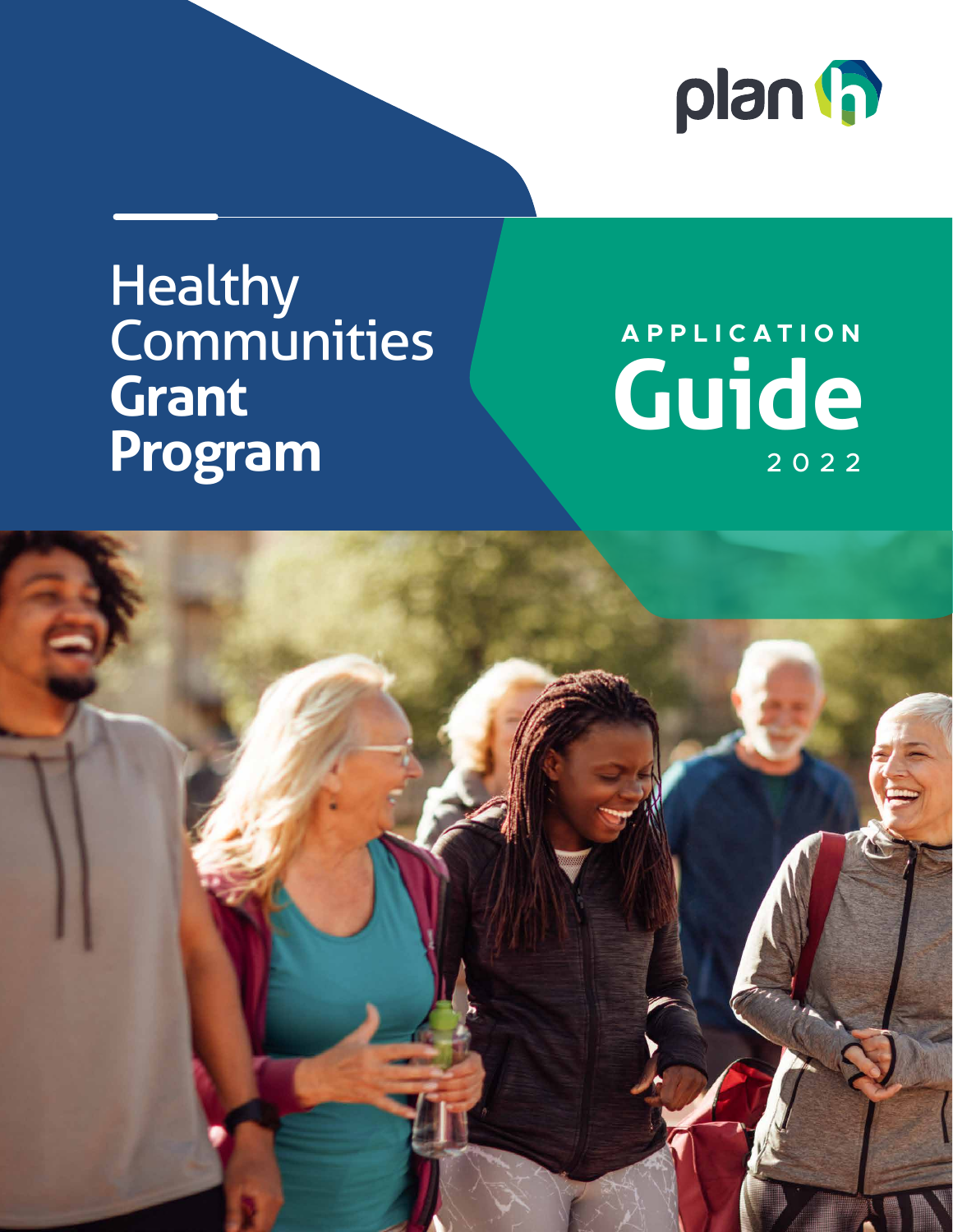This is a step-by-step guide for completing your grant application for the PlanH Healthy Communities Grant Program. Two grant streams are available in 2022: **Community Connectedness** and **Healthy Public Policy**.

Eligible applicants who are working in partnership with other sectors and who are interested in applying should read the application guidelines thoroughly.

*Please note: This is not the application form. The following information is a guide only containing background information, grant criteria and application details.*

Please find a link to the online application at: **<https://planh.ca/training-support/funding>**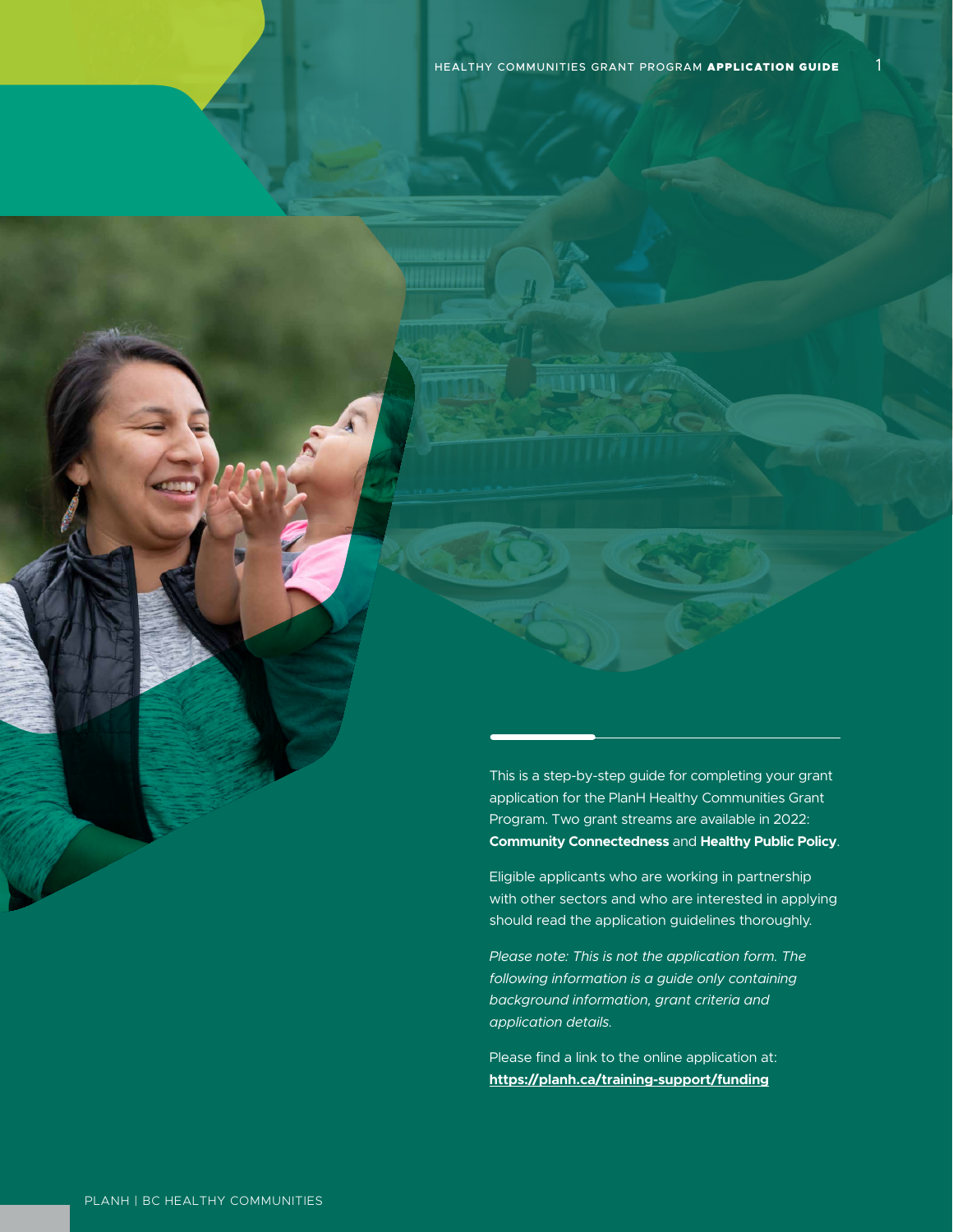# <sup>1</sup> **Overview**

#### **1.1 Program Goal**

Since 2012, PlanH has distributed more than 225 grants to Indigenous and local governments across British Columbia.

**The goal of the PlanH Program is to support local governments, including Indigenous communities and health authorities to advance policies, programs and strategies aimed at improving health equity, and well-being for all.**

For 2022, PlanH funds are supporting projects in two distinct streams: **Community Connectedness** and **Healthy Public Policy**.

BC Healthy Communities Society (BCHC) administers the Healthy Communities Fund as part of the PlanH program, and designs and delivers the accompanying supports. Working together with health authorities, local and Indigenous governments, and the Ministry of Health, PlanH supports the Province's Health Promotion Strategy.

#### **1.2 Applicant Eligibility**

The following government organizations are eligible to apply:

- → First Nations Bands
- → First Nations Tribal Councils
- → Métis Chartered Communities
- → Municipalities
- → Regional Districts
- → Self-Governing First Nations

The following organizations are not eligible to apply as a primary applicant:

- → Community Groups
- → For-profit Groups
- $\rightarrow$  Health Authorities
- → Hospital Foundations
- → Individuals
- $\rightarrow$  Non-profit Organizations
- → School Districts

Applications must be complete and include a proposed budget and high-level workplan.

A letter of support from your regional health authority or the First Nations Health Authority (FNHA) is recommended but not required. Please be advised that projects demonstrating multi-sectoral collaboration are more likely to be funded. Written letters of support are suggested as a demonstration of existing partnerships. Please contact [grants@planh.ca](mailto:grants%40planh.ca?subject=) with any questions or to set up a call.

**Prior to completing an application, please ensure that you represent an Indigenous or local government, that you have read this application guide, and that your proposed activities are eligible for support.**

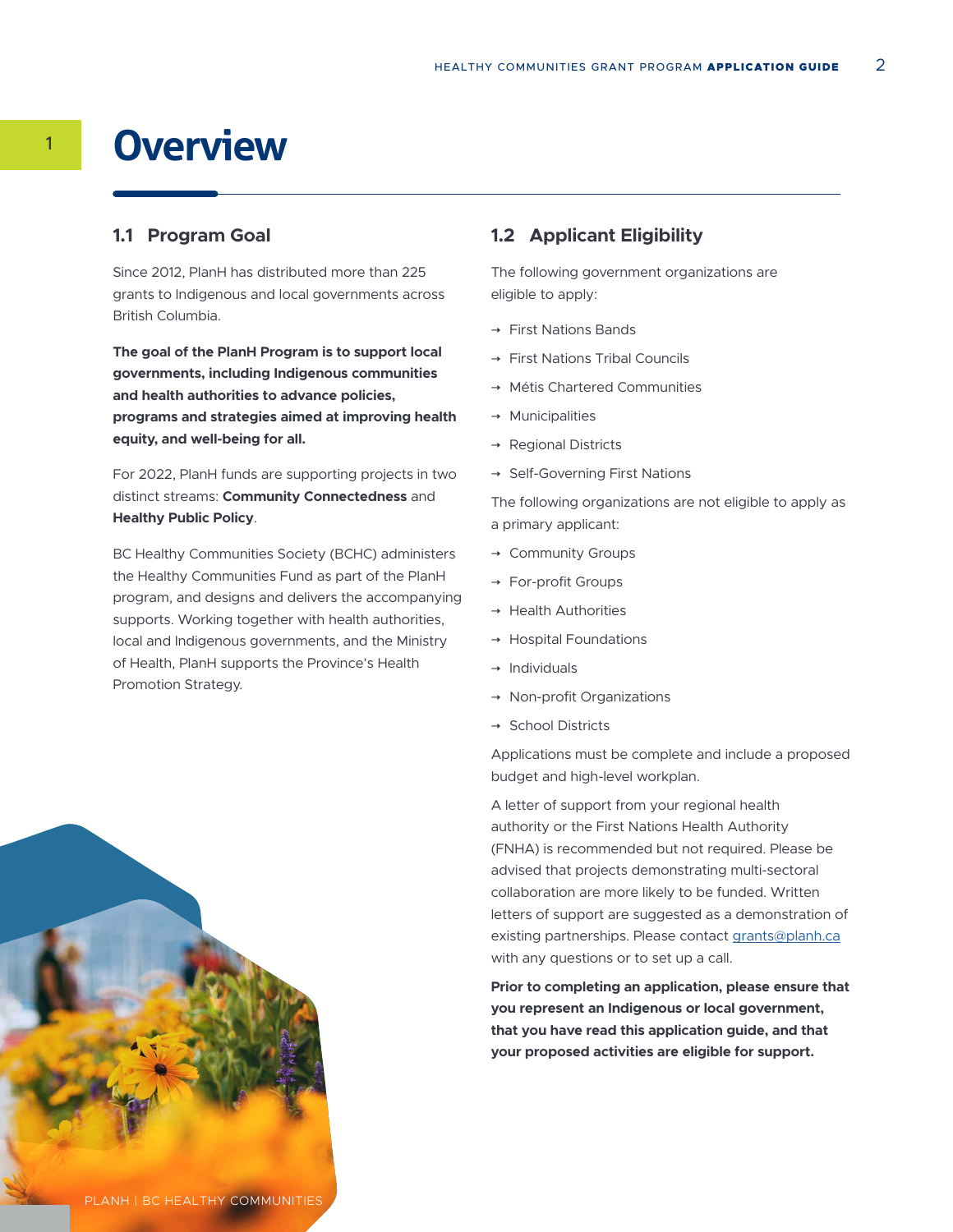### **1.3 Grant Streams Summary**

|                                 | <b>COMMUNITY CONNECTEDNESS</b>                             | <b>HEALTHY PUBLIC POLICY</b>                                                           |  |
|---------------------------------|------------------------------------------------------------|----------------------------------------------------------------------------------------|--|
| <b>OBJECTIVE</b>                | To enhance a sense of belonging<br>within local community. | To foster the development of<br>healthy public policy at the local<br>community level. |  |
| <b>MAXIMUM AMOUNT PER GRANT</b> | \$5,000                                                    | \$15,000                                                                               |  |
| <b>APPLICATION DUE DATE</b>     | June 1, 2022                                               |                                                                                        |  |
| <b>ADJUDICATION PERIOD</b>      | Successful applicants notified in early July.              |                                                                                        |  |
| <b>PROJECTS START</b>           | September 1, 2022                                          |                                                                                        |  |
| <b>FINAL REPORTS DUE</b>        | October 1, 2023                                            |                                                                                        |  |
| <b>LATEST PROJECT END</b>       | September 2023                                             |                                                                                        |  |

The PlanH Healthy Communities Grant Program supports projects taking upstream action. Acting upstream means working to prevent poor health outcomes, rather than responding to them once they have already developed. An upstream focus addresses the social and structural determinants of health. Upstream interventions take place where we live, work, learn and play, and tackle causes of poor health such as social status, racism and wealth inequality.<sup>1</sup>



## **Application Tip**

#### **Upstream projects have more impact.**

Upstream interventions and strategies focus on improving fundamental social, physical and economic environments in order to decrease barriers and improve supports that allow people to achieve their full health potential.

Downstream interventions and strategies focus on providing equitable access to care and services to mitigate the negative impacts of unfair disadvantages on health.



<sup>1</sup> National Collaborating Centre for Determinants of Health. [http://nccdh.ca/images/uploads/Moving\\_Upstream\\_Final\\_En.pdf](http://nccdh.ca/images/uploads/Moving_Upstream_Final_En.pdf)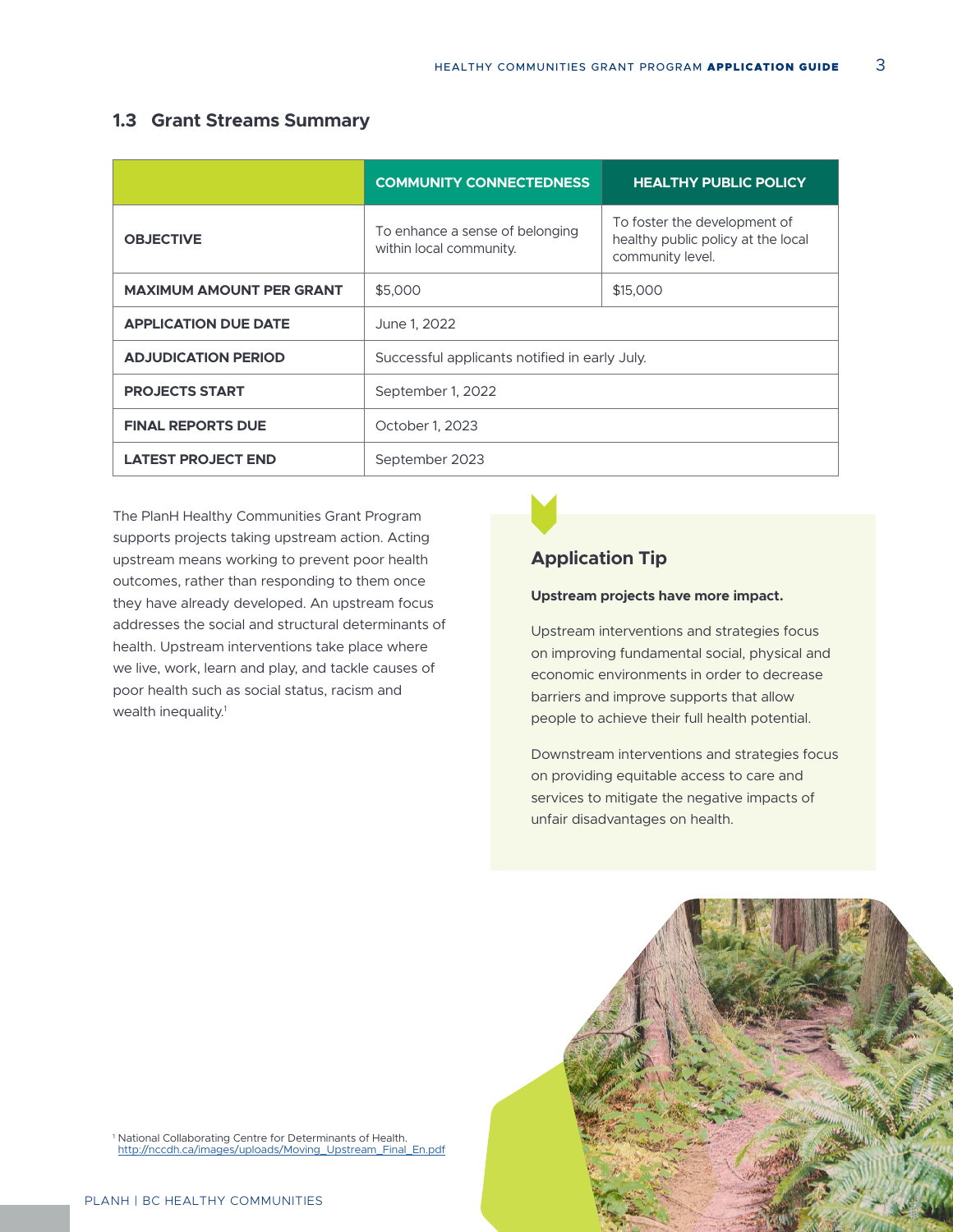# <sup>2</sup> **Background & Context**

#### **What is a Healthy Community?**

The Healthy Communities approach recognizes that the built, environmental, social and economic environments play a large role in determining health and well-being. These factors, called the *social determinants of health*, are outside of personal control and outweigh the impact of individual choices.

Healthy communities make it easier for people to lead healthy lives through community design, planning and health promotion.

#### **2.1 Community Health & Well-being**

In general, British Columbians are among the healthiest people in the world, but not everyone is able to enjoy equitable access to health. We know it's not enough to encourage people to choose healthy behaviours if the social, economic and physical environments around them are not also designed to support health and well-being.

Evidence shows that between 60 and 75 per cent of factors influencing our health are outside the healthcare system.2 These influences—including transportation, available recreation options, supportive social networks, community design, and access to healthy food—exist in the communities where we live, work, learn and play.



### **Application Tip**

#### **Connect with us to talk about your project.**

We strongly encourage you to contact us with any questions about the application process or your proposed project before the June 1, 2022 deadline.

Reach us at [grants@planh.ca](mailto:grants%40planh.ca?subject=) to chat via email or schedule a call with us. **Application Tip** 

<sup>2</sup> Canadian Medical Association. Health Equity and the Social Determinants of Health: A Role for the Medical Profession. 2012. <https://policybase.cma.ca/link/policy10672>

### **2.2 How Can Local and Indigenous Governments Create Healthier Communities?**

The benefits of creating healthy communities extend beyond individuals to affect the greater community. These benefits can include increased physical activity, improved mental health, healthier diets, enhanced social cohesion and more.

Local and Indigenous governments can take action through:

#### **Planning**

Adopting strategic and land use planning practices that focus on promoting health through the design of healthier places, healthy community engagements and decision-making processes.

#### **Policy**

Including health and community well-being impact in the objectives, goal-setting, and strategies of Official Community Plans, Regional Health and Wellness plans, regional growth strategies, municipal plans and zoning by-laws.

#### **Programs**

Supporting and encouraging neighbourhood-level projects linked to a broader strategy for creating community health and well-being.

#### **Partnerships**

Building partnerships with health authorities, school districts, academic institutions and community organizations to develop collaborative strategies to improve community health and well-being.



#### **Demonstrate multi-sectoral partnerships.**

Applicants are strongly encouraged to demonstrate collaboration with a range of diverse community stakeholders and health authorities through letters of support or written partnership agreements.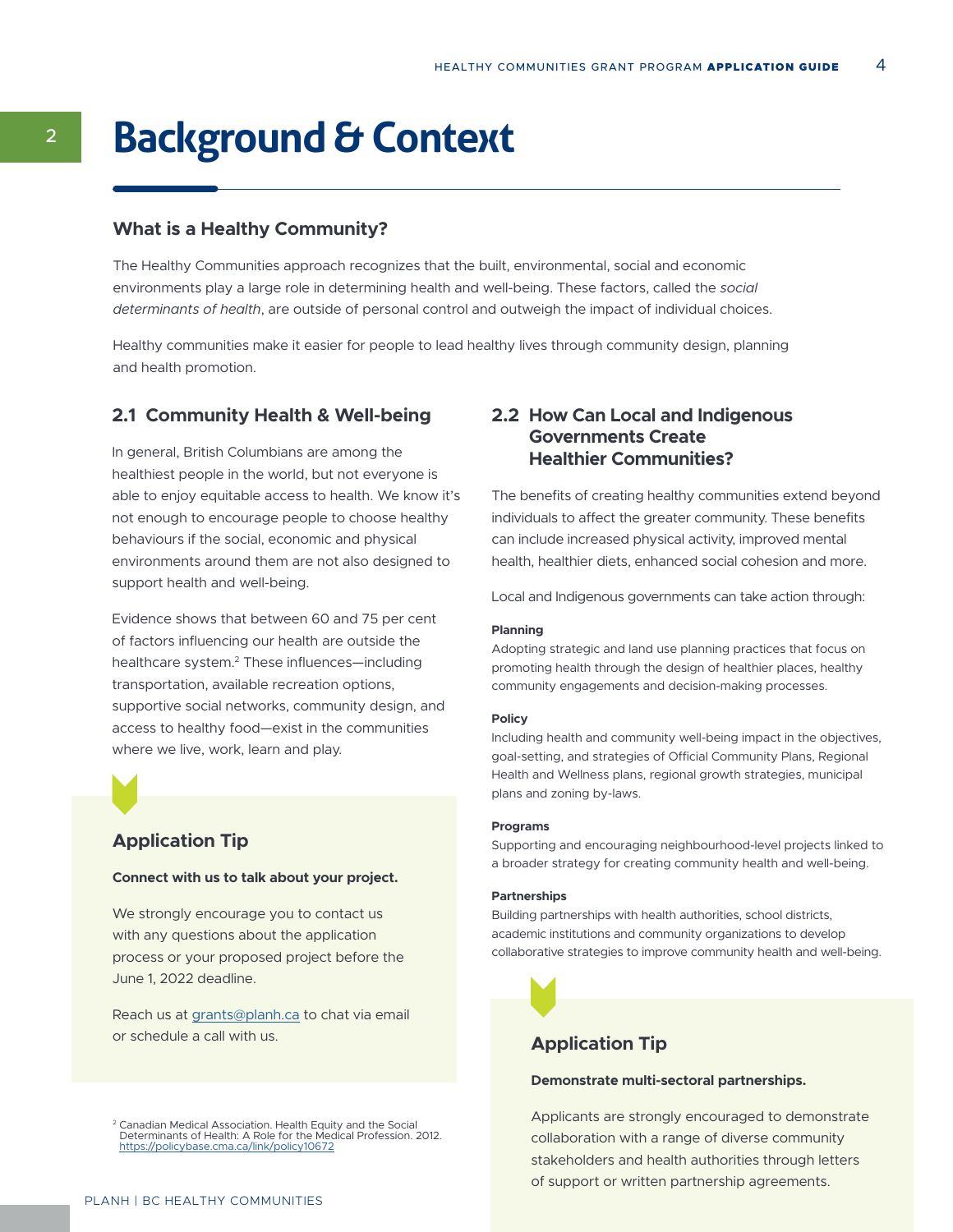# <sup>3</sup> **Program Streams**

### **3.1 Community Connectedness Stream (Approximately 20 grants of up to \$5,000)**

Community or social connectedness is the personal or subjective experience of feeling close to other people and having a sense of belonging within a community.<sup>3</sup> It is an essential human need, but communities have been facing rising rates of loneliness and isolation for the last several years even prior to the COVID-19 pandemic.<sup>4</sup>

People in Canada with a strong sense of community belonging are over twice as likely to report good health compared to those who have a weak or very weak sense of community.<sup>5</sup>

A connected community is a place where people know their neighbours, build relationships with others and contribute to the creation of social networks that last over time. This requires opportunities for people to gather in person or virtually, create connections and get involved. Connected communities support strong citizen engagement.

Local and Indigenous governments play a role in fostering social connectedness by creating strong social environments that help all community members thrive. Central to these strong social environments is a focus on equity—ensuring that the needs and input of those whose voices are often less-heard-from in the community are prioritized at all stages of a project or initiative. See the resources in the Application Tip box on page 6 for more information on incorporating equity into your community connectedness efforts.

#### **Examples of potential community connectedness projects eligible for PlanH funding:**

- → Developing plans and strategies to create safe community spaces around food systems and food security
- → Including social connectedness as a part of the goal-setting, objectives and strategies in an Official Community Plan
- → Hosting a facilitator to lead an engagement process as part of program development or an Official Community Plan
- → Convening recreation and transportation providers to support the implementation of a dementia-friendly community program
- $\rightarrow$  Developing and implementing a physical activity program focusing on Indigenous youth

<sup>3</sup> "Connectedness & Health: The Science of Social Connection." Emma Seppala, PhD. 2014. <https://emmaseppala.com/connect-thrive-infographic/>

<sup>&</sup>lt;sup>4</sup> "Growing old alone: The rise of social isolation as Canada ages." Derek Miedema. 2014. [https://www.imfcanada.org/sites/default/files/Growing\\_Old\\_Alone\\_April\\_2014.pdf](https://www.imfcanada.org/sites/default/files/Growing_Old_Alone_April_2014.pdf)

<sup>&</sup>lt;sup>5</sup> "Community belonging and health." Nancy Ross. 2002.<br><https://www150.statcan.gc.ca/n1/en/pub/82-003-x/2001003/article/6105-eng.pdf>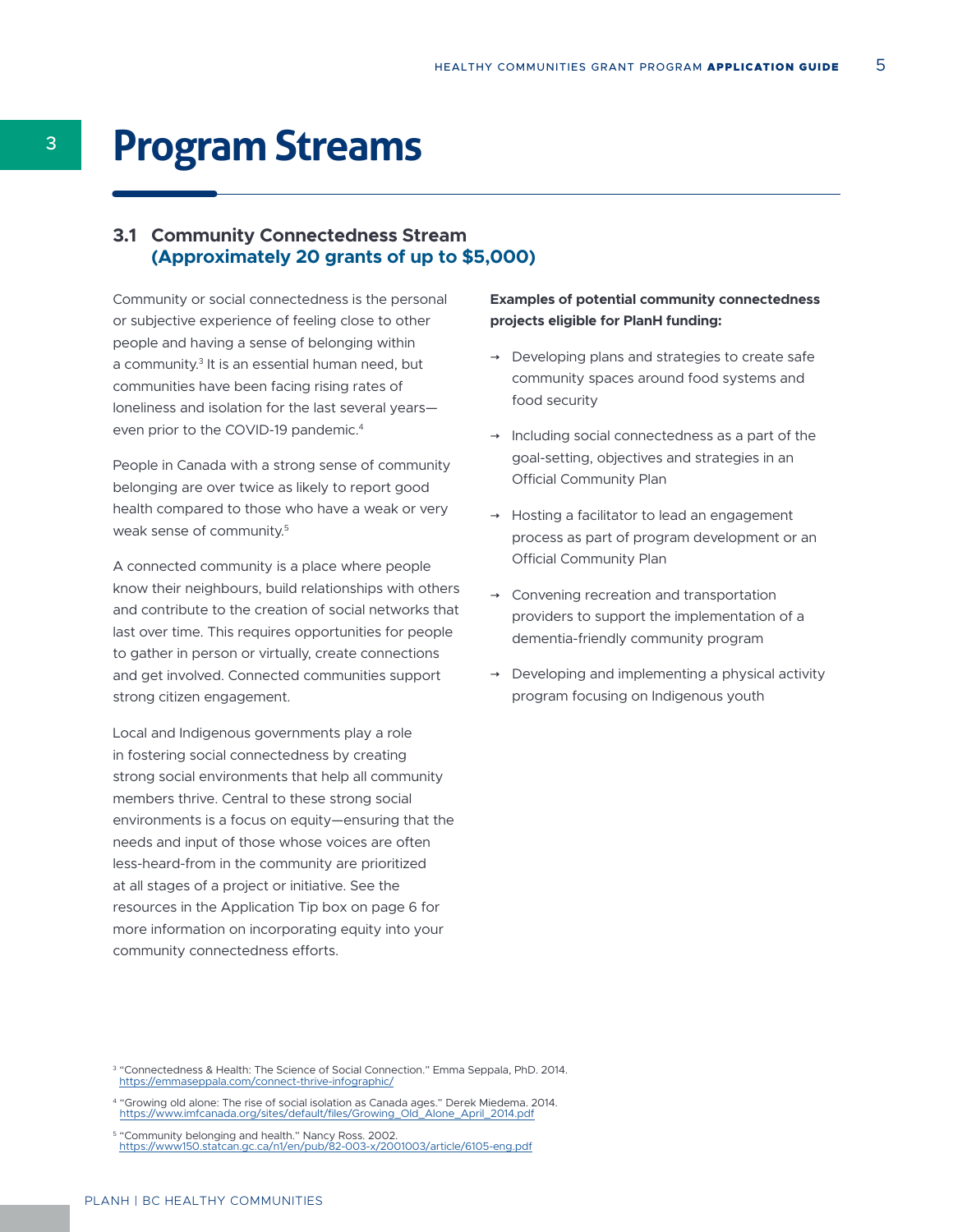### **3.2 Healthy Public Policy Stream (Approximately 10 grants of up to \$15,000, plus 15 additional grants for the Vancouver Coastal Health Region)**

Public policies refer to strategic actions led by a public authority with the aim of increasing the presence of a phenomena, such as health and wellbeing, within the population.<sup>6</sup>

Healthy public policies take many forms across a community. They can improve the conditions under which people live by setting strategic priorities for housing, education, food security, child care and transportation services. In creating, adopting and evaluating a public policy though a health equity lens, Indigenous and local governments can create longterm positive impacts for community members.

Consideration of equity is foundational to Healthy Communities work. Projects must clearly work toward addressing systemic inequities in order to be funded. See the Application Tip box on this page for more information.

This year for the first time, through a partnership with Vancouver Coastal Health Authority (VCH), we are pleased to be able to offer 15 additional grants in the Healthy Public Policy Stream for projects in the VCH region.

#### **Examples of potential healthy public policy projects eligible for PlanH funding:**

- $\rightarrow$  Developing an equity-informed policy framework, or integrating an equity lens into an existing policy framework
- → Engagement, implementation or evaluation processes for strengthening the equitability of a policy under development
- → Conducting a policy analysis from an equity perspective; looking through an equity lens in order to revise an existing policy or plan, such as a transportation plan, housing strategy, poverty reduction strategy or election bylaw
- → Initiating an exploratory study or report on a potential healthy public policy in your community, such as a feasibility study for an agricultural land trust or a report on the potential impact of a participatory budgeting process

### **Application Tip**

#### **Incorporate equity into your project.**

Equity is the fair distribution of opportunities, power and resources to meet the needs of all people, regardless of age, ability, gender or background.<sup>*I*</sup> Applying an equity lens means asking who will benefit from a policy, program, initiative or service, but also who may be excluded from the benefits and why.<sup>ii</sup>

- i City for All Women, ['Advancing Equity and](https://www.cawi-ivtf.org/sites/default/files/publications/advancing-equity-inclusion-web_0.pdf)  [Inclusion: A Guide for Municipalities'](https://www.cawi-ivtf.org/sites/default/files/publications/advancing-equity-inclusion-web_0.pdf)
- ii PlanH, ['Supporting Equity in Planning and](https://planh.ca/resources/action-guides/supporting-equity-planning-and-policy-action-guide)  [Policy Action Guide'](https://planh.ca/resources/action-guides/supporting-equity-planning-and-policy-action-guide)



<sup>6</sup> "A Framework for Analyzing Public Policies: Practical Guide" National Collaborating Healthy Public Policy. 2012.<br><u>[http://ncchpp.ca/docs/Guide\\_framework\\_analyzing\\_policies\\_](http://ncchpp.ca/docs/Guide_framework_analyzing_policies_En.pdf)</u> [En.pdf](http://ncchpp.ca/docs/Guide_framework_analyzing_policies_En.pdf)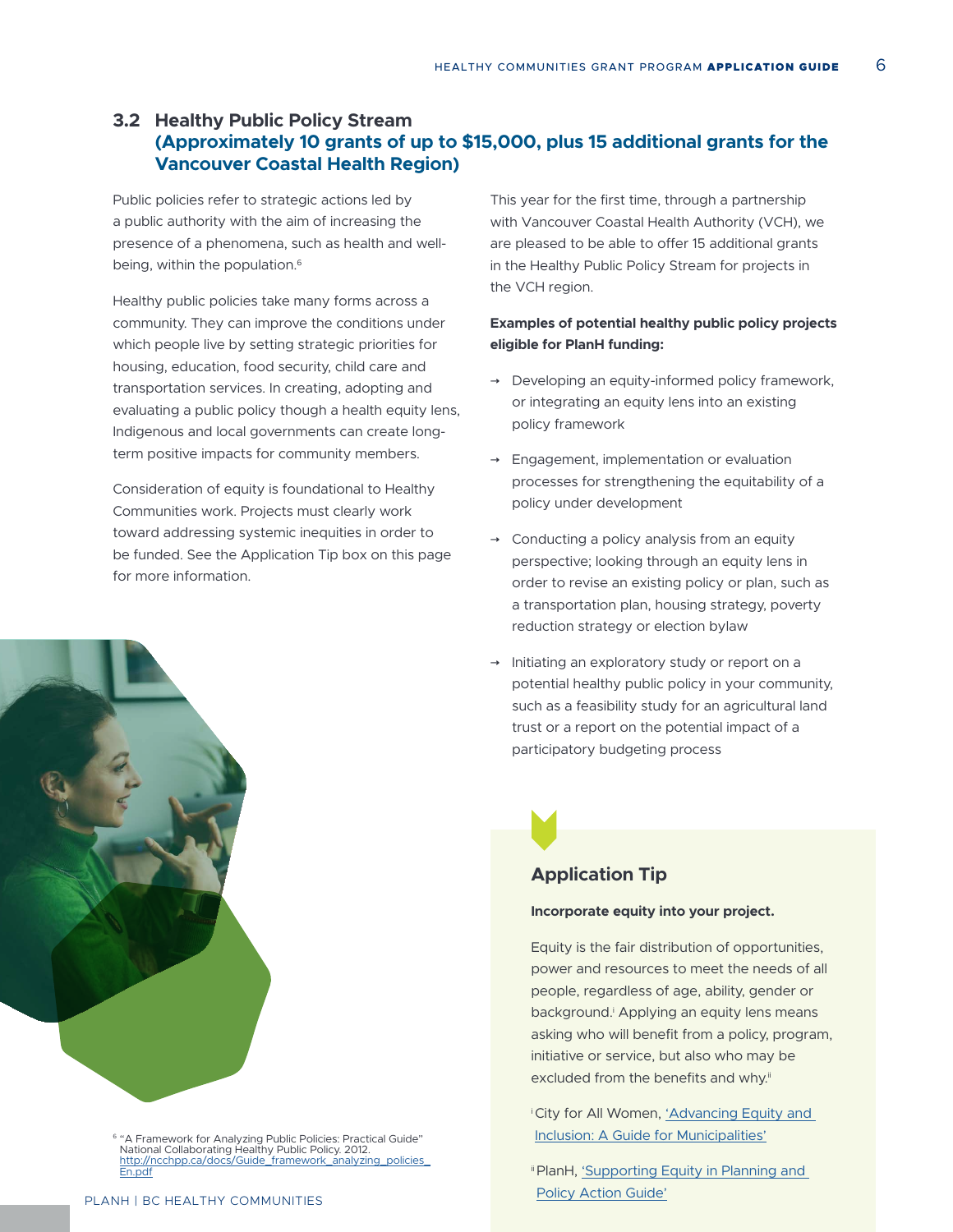# <sup>4</sup> **Application Details**

| <b>Application Deadline</b>                                                                                                                                                     | <b>Funding Decision Notification</b>                                                                                                              |
|---------------------------------------------------------------------------------------------------------------------------------------------------------------------------------|---------------------------------------------------------------------------------------------------------------------------------------------------|
| Applications will be accepted until midnight Pacific<br>Time on June 1, 2022. Applicants will automatically<br>receive an email confirming the receipt of<br>their application. | Successful applicants will receive notification<br>by early July. Projects will start and finish<br>between September 2022 and<br>September 2023. |
| <b>June 1, 2022</b>                                                                                                                                                             | Early July, 2022                                                                                                                                  |

#### **4.1 How to Apply**

Please note: this is not the application form. The online application and workplan/budget template can be found at: **<https://planh.ca/training-support/funding>**

#### **4.2 Application Review**

Projects will be assessed on the eligibility of applicant and proposed expenses, and connection between project activities and objectives stated in this application guide. PlanH grants will not support work or projects that exploit any individual or groups.

Communities are encouraged to reach out to [grants@planh.ca](mailto:grants%40planh.ca?subject=) to learn about the grant-making process and decision criteria or to schedule a consultation by phone.

### **4.3 Project Learning & Reflection Process**

Grant recipients will be required to participate in an onboarding call at the beginning of the project and complete a final report at the end.

Our team will schedule an onboarding call with successful applicants to introduce ourselves and determine how we can best support you.

Our team is committed to incorporating culturallysafe practices into our evaluation approaches. We will strive to co-create relevant learning and reflection tools in partnership with communities whenever possible.

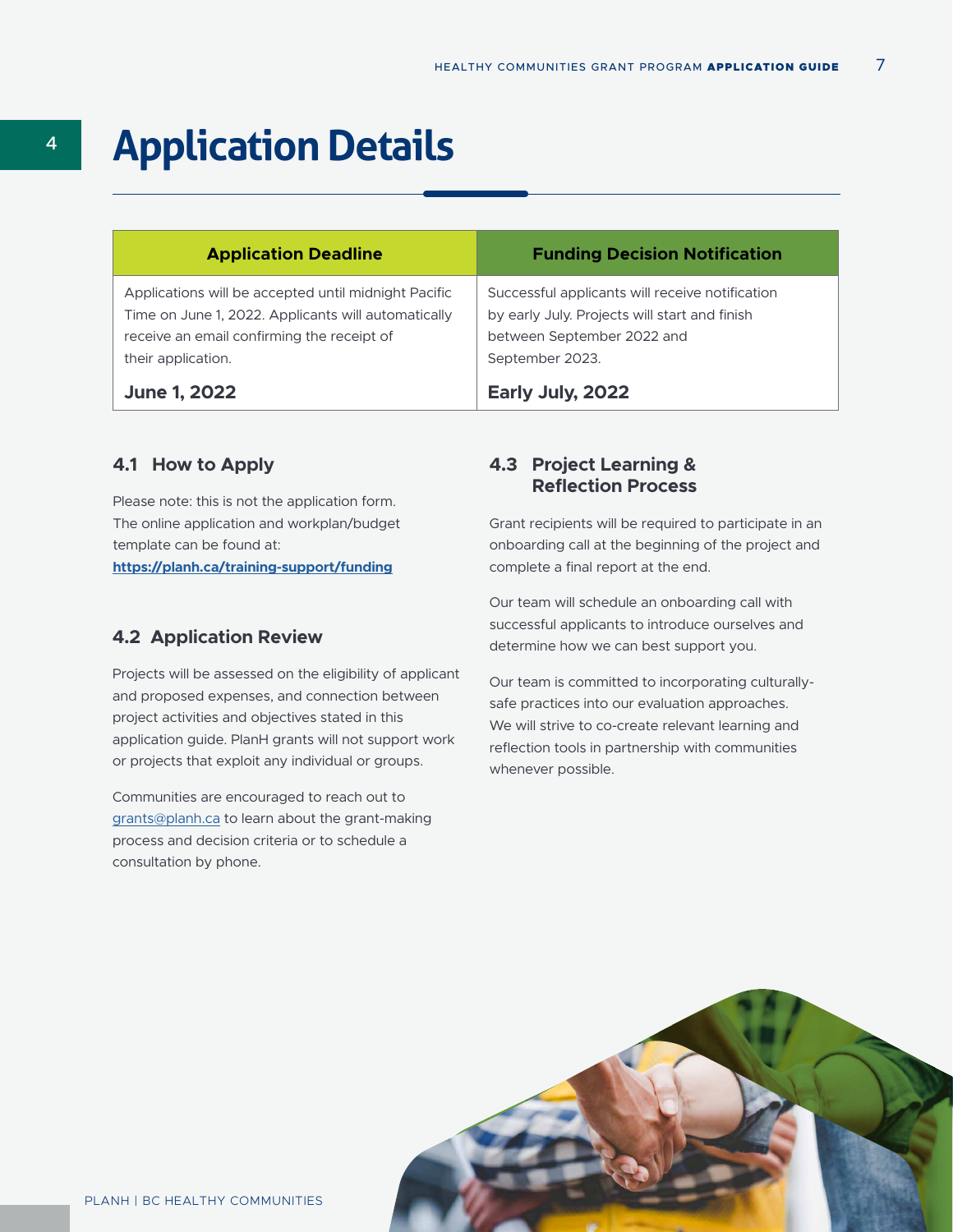#### **4.4 Budget & Workplan**

A budget and workplan template is available with the application. Please save the file as "**COMMUNITY NAME\_ PlanH\_WorkplanBudget\_2022**". See Section 5 for examples of how to complete these documents.

The project workplan is a high-level overview of proposed project milestones and responsibilities, and anticipated BCHC supports (see Section 4.5 for a list of potential BCHC Staff Supports). We recognize processes may not be linear; however, this helps our team to better understand your project proposal.

#### The following costs are eligible:

- → Project staff (e.g. coordination, facilitation, partnership development and student-led research);
- → Communications (e.g. promotional materials, printing and design);
- → Indigenous government and local government and community partner expenses (e.g. venue, travel mileage, food, accommodation and child care) related to attending multi-sectoral partnership meetings and events;
- → Data collection (e.g. asset mapping and environmental audits);
- → Honoraria to reduce barriers to volunteer participation; and
- → Capital costs (e.g. supplies/equipment) under 40 per cent of the PlanH-funded amount.

#### **4.5 BCHC Staff Supports**

The Healthy Communities Grant Program includes a cash grant as well as in-kind support from BC Healthy Communities (BCHC) staff. Support could range from consultation by phone/email to face-to-face or in-community collaboration. BCHC's role in building community capacity may include (but is not limited to):

- → Providing input on goal development and policy recommendations;
- → Offering guidance on reflective planning practice;
- $\rightarrow$  Supporting monitoring and evaluation strategies including the development of indicators, data collection methods and evaluation frameworks.
- → Researching a variety of topics areas ranging from processes (e.g. partnership development, data collection strategies) to content (e.g. housing, food systems, transportation planning, and revisions to Official Community Plans or Regional Health and Wellness plans);

#### The following costs are NOT eligible:

- → Expenses for activities that have already taken place;
- → Existing community programs, unless you are working to scale or expand proven impacts;
- $\rightarrow$  Expenses associated with improving or accessing 'downstream' health services (see Page 6 of this application guide for an explanation of 'upstream' and 'downstream');
- → Entertainment or personal expenses;
- → One-time events that are not part of a larger healthy community strategy (e.g. community dinners, festivals or community gardens); and,
- → Costs associated with equipment and other capital expenses over 40 per cent of the project budget.

In addition, past PlanH grant recipients must have completed and fulfilled all past reporting requirements for all types of grant funds previously received.

- → Developing in-person and online community engagement processes, including planning, design and facilitation;
- → Connecting local and Indigenous governments to community-based organizations, other local and Indigenous governments and regional health authorities (e.g. introductions, convening meetings, bridge-building);
- → Reviewing documents and advising on best practices;
- $\rightarrow$  Participating in advisory committees;
- → Sharing resources developed by BC Healthy Communities and others;
- → Designing and delivering online trainings and webinars specific to your needs; and,
- → Planning and co-facilitating larger events, including regional forums.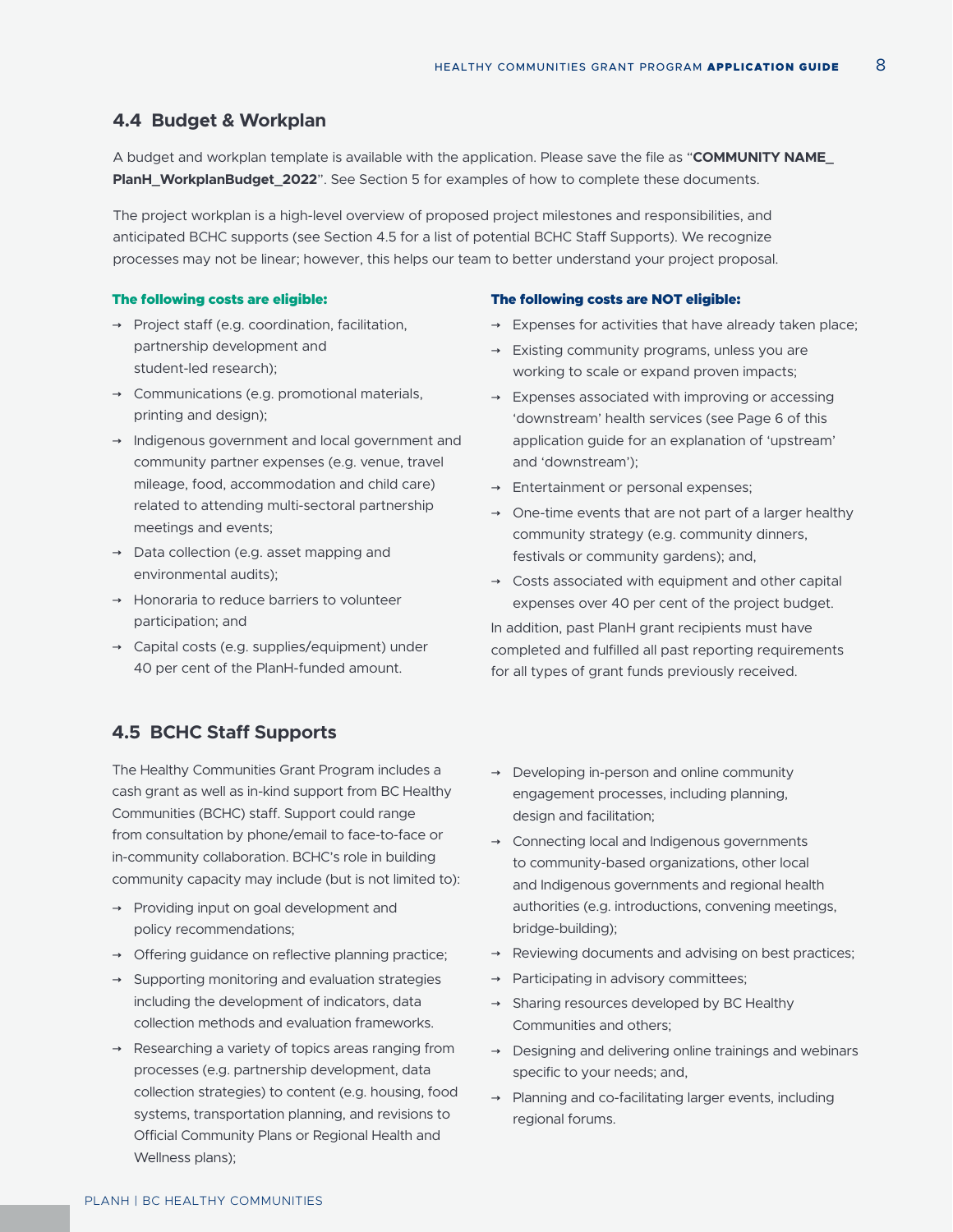# <sup>F</sup> **Sample Workplan & Budget**

A sample workplan and budget are displayed in the following pages. If you have any questions about how to develop a budget or workplan for your application, please get in touch with us at [grants@planh.ca](mailto:grants%40planh.ca?subject=) to learn more or to set up a call.

# **Sample Workplan**

| <b>PROJECT</b><br><b>MILESTONE</b>                                | <b>BRIEF</b><br><b>DESCRIPTION</b>                                                                                        | <b>DATE OF</b><br><b>COMPLETION</b> | <b>WHO IS</b><br><b>RESPONSIBLE</b> | <b>BCHC</b><br><b>SUPPORT</b><br><b>ANTICIPATED</b>       |
|-------------------------------------------------------------------|---------------------------------------------------------------------------------------------------------------------------|-------------------------------------|-------------------------------------|-----------------------------------------------------------|
| <b>Project Initiation</b><br>and Relationship<br><b>Building</b>  | Reach out to and coordinate<br>with project partners to confirm<br>project plan and outline how we<br>will work together. | November                            | Stephen Wong                        | Connecting with<br>Regional Health<br>Authority           |
| <b>Engagement and</b><br><b>Communications</b><br><b>Planning</b> | Develop engagement<br>objectives, strategies and<br>communications tactics                                                | January                             | <b>Taylor Brown</b>                 | Review of<br>engagement<br>plan and<br>comms<br>materials |
| Community<br><b>Engagement</b>                                    | Host 4 virtual and 2 in-person<br>engagement sessions with partners<br>and stakeholders                                   | May                                 | Angela Lee                          | Facilitation<br>/ technical<br>support                    |
| Share-back and<br><b>Best Practice</b><br><b>Research</b>         | Summarize and report back on<br>engagement session info. Research<br>best/wise practice policy options.                   | July                                | Sam Gill                            | None                                                      |
| <b>Action Planning</b>                                            | Co-develop proposed Action plan<br>with key partners, prepare final<br>report/action plan.                                | September                           | Jo Martin                           | Participate<br>as member<br>of review<br>committee        |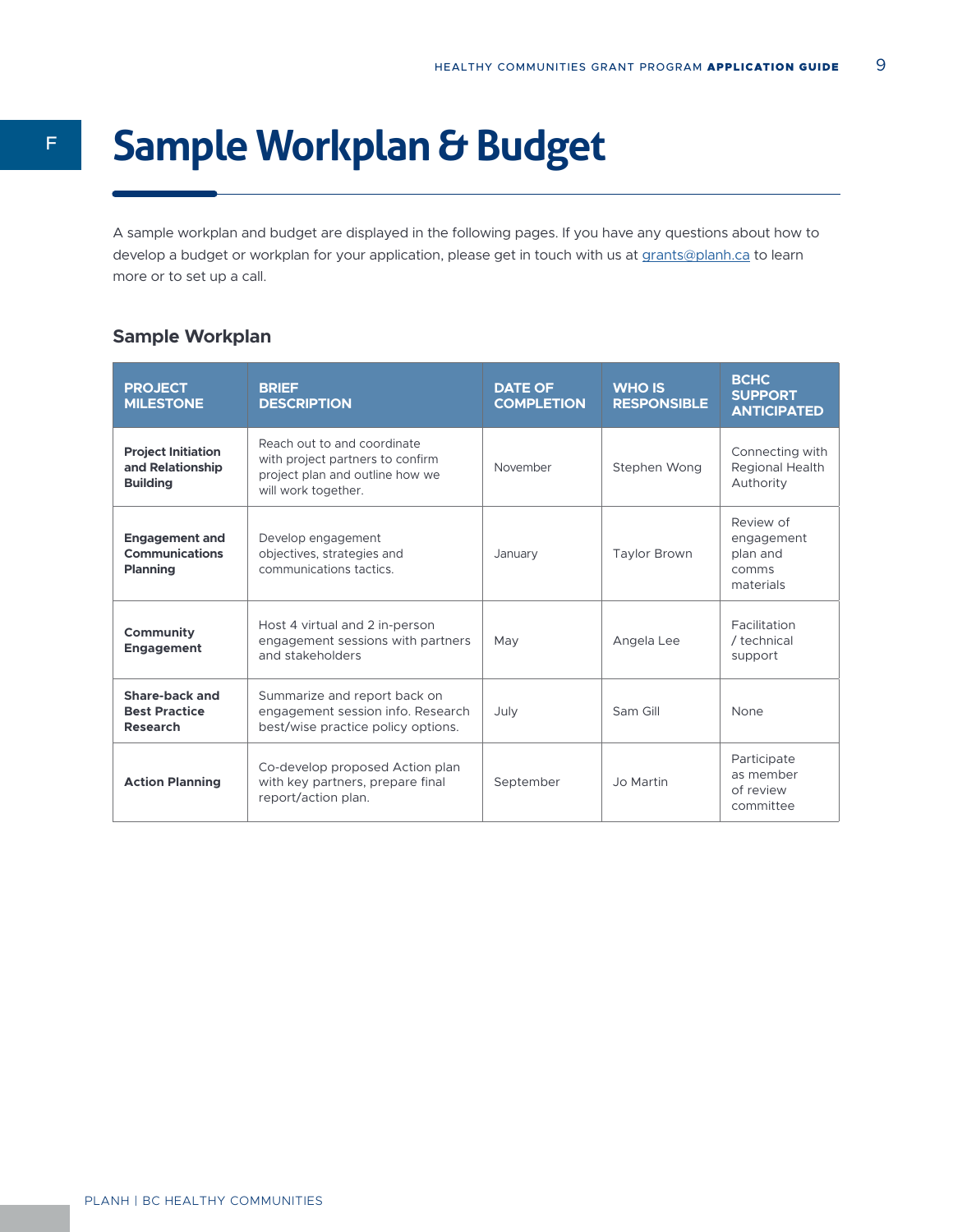| <b>ITEM</b>                                                           | <b>DESCRIPTION</b>                                                           | <b>AMOUNT</b>                     | <b>PLANH</b><br><b>CONTRIBUTION</b> | <b>OTHER SOURCES</b><br>(CASH, IN-KIND) |
|-----------------------------------------------------------------------|------------------------------------------------------------------------------|-----------------------------------|-------------------------------------|-----------------------------------------|
| <b>PROJECT</b><br><b>COORDINATION</b><br>(PART-TIME)                  | Part-time role for a community<br>member, reporting to steering<br>committee | \$15,000                          | \$2,000                             | \$13,000                                |
| <b>MULTI-SECTORAL</b><br><b>STEERING COMMITTEE</b><br><b>MEETINGS</b> | Quarterly meeting (venue,<br>refreshments)                                   | \$800                             | \$0                                 | \$800                                   |
| <b>HONORARIA FOR</b><br><b>PARTICIPANTS</b>                           | To support travel, internet,<br>or other costs (\$50 x 50<br>participants)   | \$2,500                           | \$2,500                             | \$0                                     |
| <b>COMMUNICATIONS &amp;</b><br><b>OUTREACH</b>                        | Online and radio ads, etc.                                                   | \$700                             | \$200                               | \$200                                   |
| <b>DATA COLLECTION</b>                                                | Design, printing, distribution,<br>analysis $(2 \times$ surveys)             | \$1,000                           | \$300                               | \$700                                   |
| <b>TOTAL</b>                                                          |                                                                              | \$20,000                          | \$5,000                             | \$14,700                                |
|                                                                       |                                                                              |                                   |                                     |                                         |
| <b>EXPECTED SUPPORT</b><br><b>FROM OTHER</b><br><b>SOURCES</b>        | CASH OR IN-KIND?                                                             | <b>PROJECTED</b><br><b>AMOUNT</b> |                                     |                                         |
| <b>REGIONAL DISTRICT</b>                                              | <b>IN-KIND</b>                                                               | \$14,200                          |                                     |                                         |
| <b>NEIGHBOURHOOD</b><br><b>HOUSE</b>                                  | <b>IN-KIND</b>                                                               | \$500                             |                                     |                                         |

# **Sample Community Connectedness Stream Budget**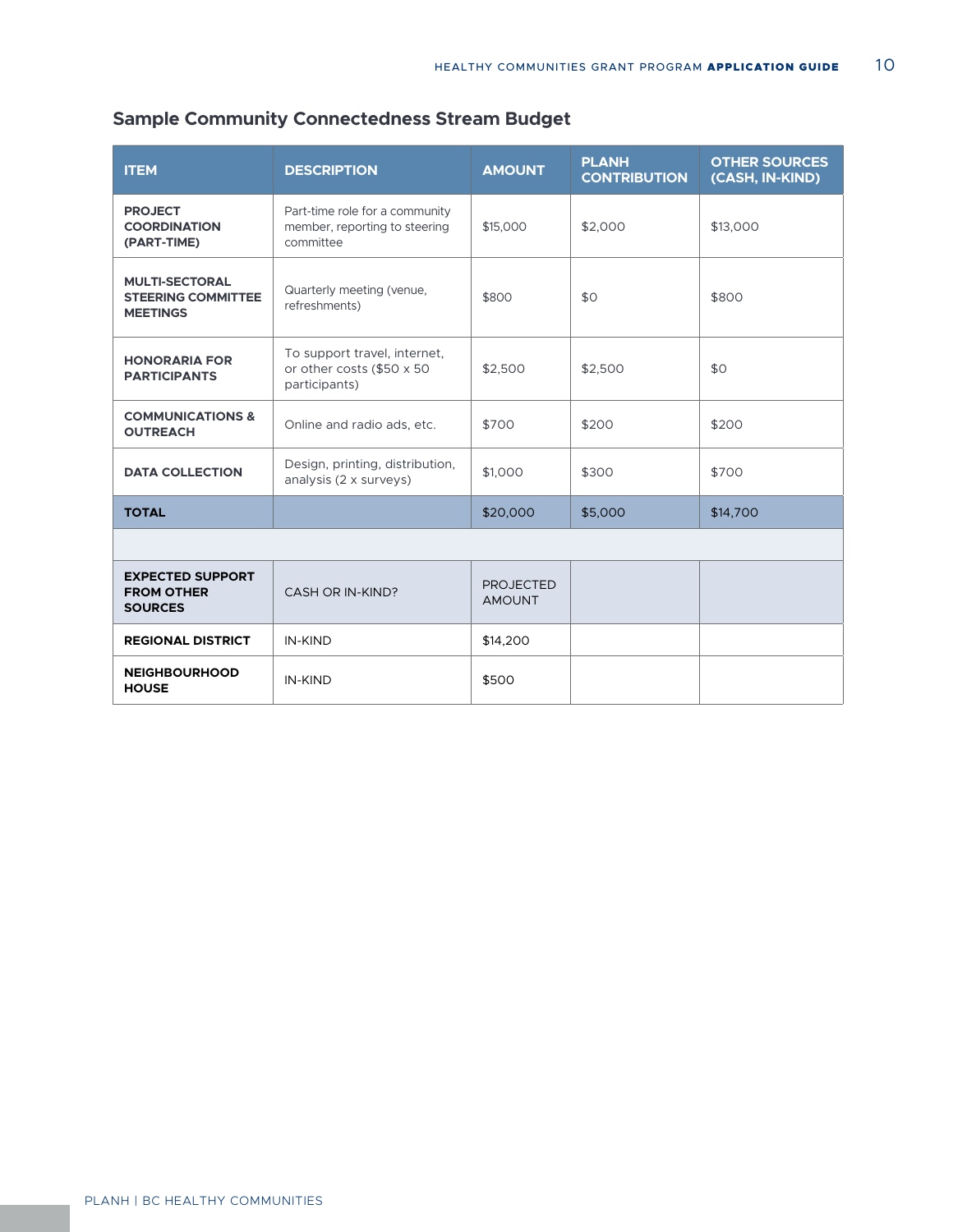| <b>ITEM</b>                                                                                             | <b>DESCRIPTION</b>                                                                                                                 | <b>AMOUNT</b> | <b>PLANH</b><br><b>CONTRIBUTION</b> | <b>OTHER SOURCES</b><br>(CASH, IN-KIND) |
|---------------------------------------------------------------------------------------------------------|------------------------------------------------------------------------------------------------------------------------------------|---------------|-------------------------------------|-----------------------------------------|
| <b>COORDINATION OF</b><br><b>PARTICIPATORY</b><br><b>BUDGETING ANALYSIS</b><br><b>PROCESS</b>           | Engagement with impacted<br>community members to<br>inform process design and<br>recommendations                                   | \$15,000      | \$2,000                             | \$13,000                                |
|                                                                                                         | \$8,500                                                                                                                            | \$5,000       | \$3,500                             | \$800                                   |
| <b>FACILITATION</b><br><b>FOR TWO</b><br><b>INTER-DEPARTMENTAL</b><br><b>MEETINGS</b>                   | 2 half-day strategic<br>workshops (inter-<br>department)                                                                           | \$4,000       | \$2,000                             | \$2,000                                 |
|                                                                                                         | Honoraria to support travel,<br>internet costs (\$50 x 20<br>participants)                                                         | \$2,000       | \$1,000                             | \$1,000                                 |
|                                                                                                         | (Masks, hand sanitizer,<br>refreshments)                                                                                           | \$1,000       | \$500                               | \$500                                   |
| <b>ANALYSIS,</b><br><b>REPORTING</b>                                                                    | Staff time to analyze existing<br>transportation/mobility<br>strategy (45 hours) and write<br>recommendations report (45<br>hours) | \$6,500       | \$2,500                             | \$4,000                                 |
| DESIGN,<br><b>TRANSLATION AND</b><br><b>SHARING OF FINAL</b><br><b>RECOMMENDATIONS</b><br><b>REPORT</b> | Staff time and<br>communications support                                                                                           | \$4,000       | \$2,000                             | \$2,000                                 |
| <b>TOTAL</b>                                                                                            |                                                                                                                                    | \$30,000      | \$15,000                            | \$15,000                                |

# **Sample Healthy Public Policy Stream Budget**